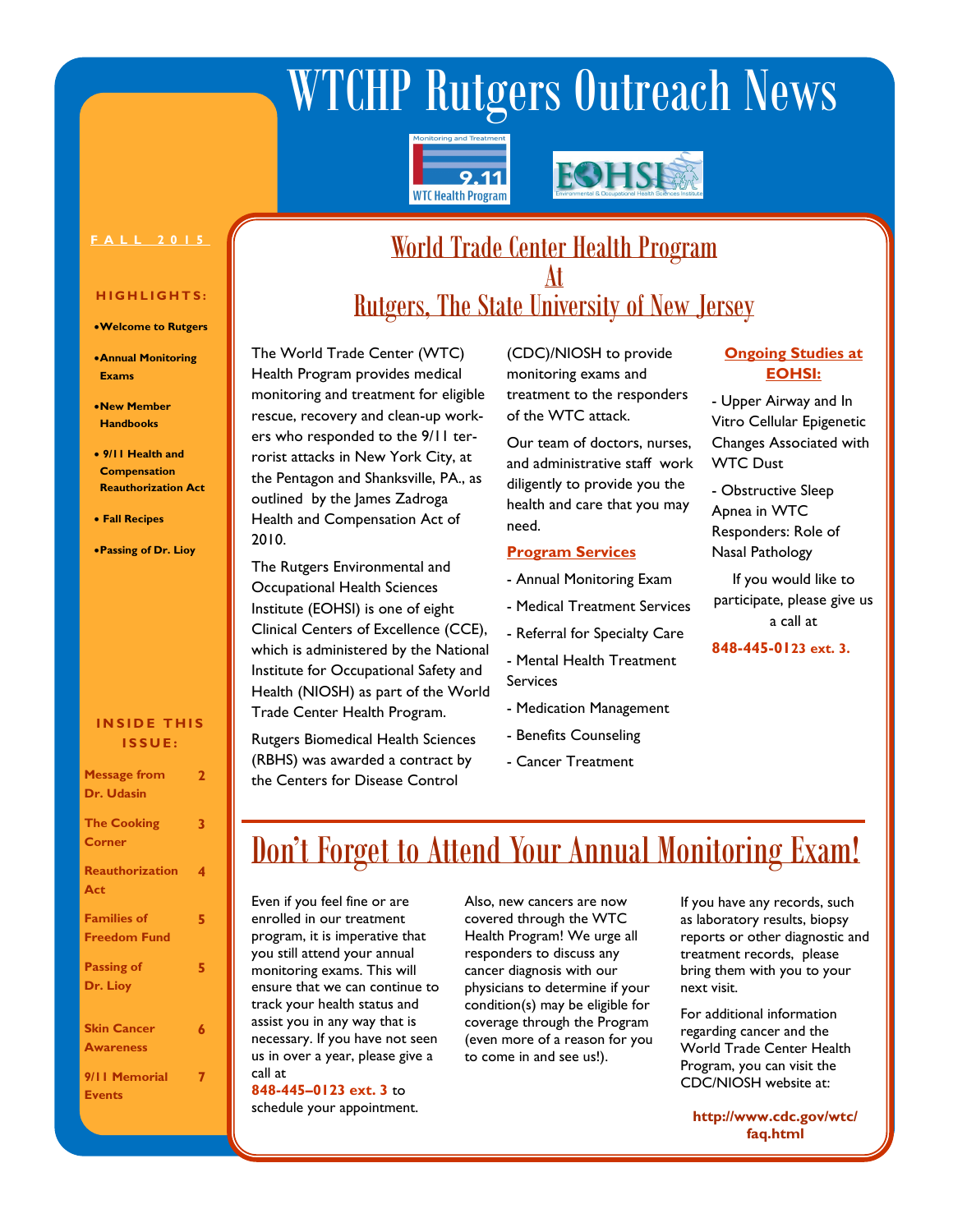### Message from Our Medical Director

### **DR. IRIS UDASIN, MEDICAL DIRECTOR OF THE RUTGERS WTCHP**



As the anniversary of September  $11<sup>th</sup>$  nears, now is the time for us to take opportunity to reevaluate our health. This is especially important for those patients who have not come into our clinic in over a year. The World Trade Center Health

Program offers an array of services and referrals that could improve your overall health and/or current health conditions and illnesses. Additionally, I and the entire Rutgers Clinic staff look forward to touching base with you as our wonderful patients, to ensure you are receiving the best care possible. For example, we provide various referrals to external providers that assist with cancer screening, prevention and treatment; smoking cessation programs; medication coverage for World Trade-related conditions; benefits counseling; mental health services and treatment and so much more!

Not only is now the time to take care of our health, it is also important to think about our families, the people that care about us and all the positive aspects in our lives. We love to know not only how you are doing, but how your families are doing as well. So I ask, if you have not come in for your monitoring visit in awhile, please give us a call to schedule an appointment at **848-445–0123 ext. 3** in the near future.

In addition to providing monitoring and treatment services to our patients, the World Trade Center Health Program works side by side with the Environmental and Occupational Health Sciences Health Institute (EOHSI) through several research programs.

For example, at the EOHSI Clinical Center, we are collaborating on two ongoing research projects. The first research project, led by Dr. Jag Sunderram at Rutgers Robert Wood Johnson Medical School, is looking at the relationship between nasal symptoms and obstructive sleep apnea (OSA) in WTC responders. The study uses a home sleep monitor to test for OSA. To date over 250 of our responders have participated in the study and over 190 have been diagnosed with OSA.

The second research project, led by Dr. Robert Laumbach here at EOHSI, is designed to look at possible causes of persistent breathing problems in WTC responders. The study compares WTC responders with respiratory symptoms to WTC responders or other volunteers without respiratory symptoms. I would like to thank all our patients who have participated and supported these studies. If you are interested in participating, please see the study information at **[eohsi.rutgers.edu/for](http://eohsi.rutgers.edu/for-research-volunteers/)-research-volunteers** or call **Dr. Kathy Black**, the study coordinator, at **848-445-6049.** For more information about EOHSI, please visit **eohsi.rutgers.edu.**

In closing, the Rutgers Clinic is a very unique and comprehensive healthcare program. Therefore, I hope that each one of our patients take full advantage of what our clinic center has to offer by adhering to your annual monitoring visits and treatment plans. You put your lives on the line and responded swiftly when our country was in crisis, and now we want to pay it forward and help you in any way that you may need!

Please take care of your selves and loved ones. I hope to see everyone soon!

**- Dr. Udasin**



 $9.11$ **WTC Health Program**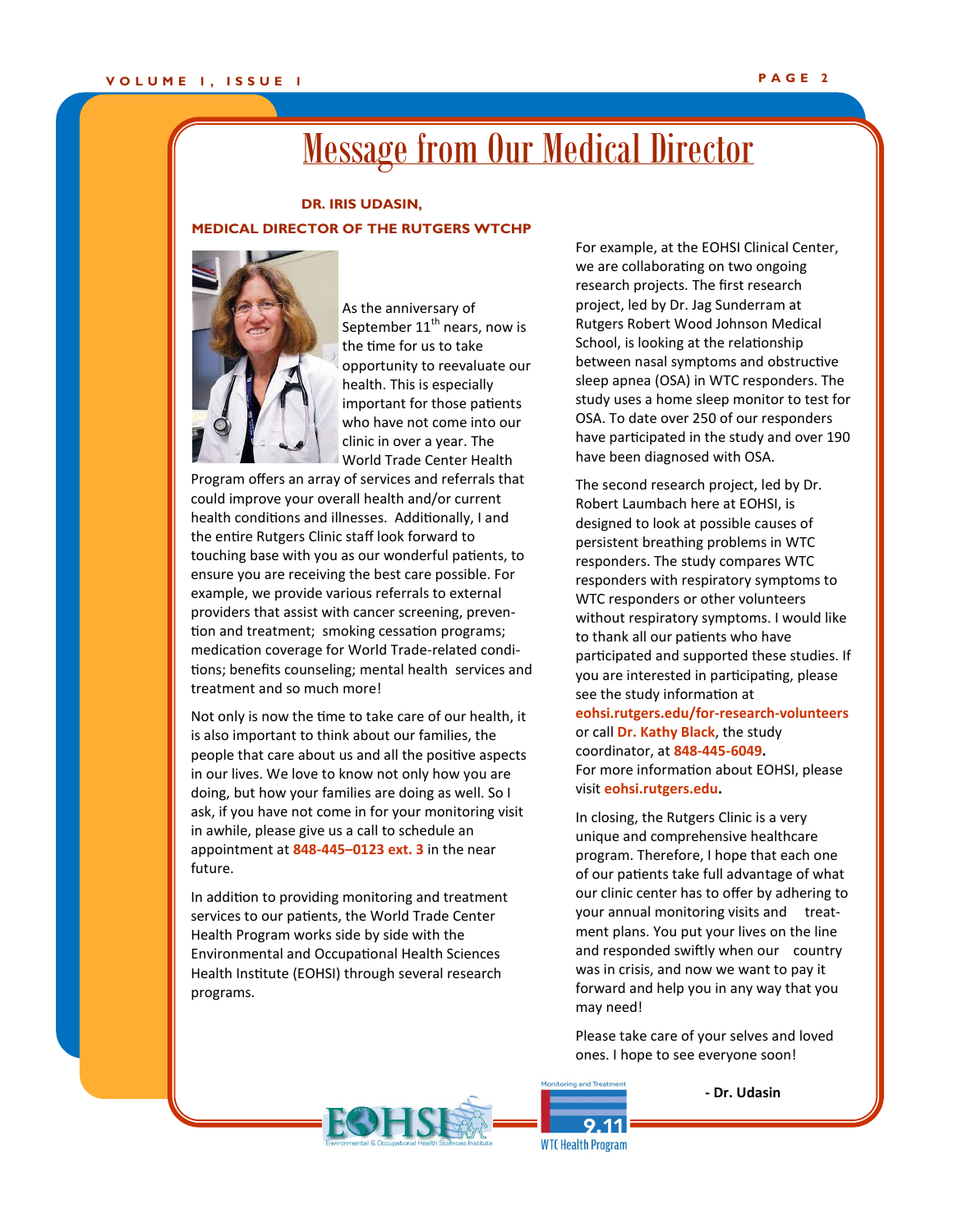## The Cooking Corner

**Fall is right around the corner! Now is a great time to try out a new tasty meal that would be perfect for the upcoming season.** 



### **Roasted Chicken & Cauliflower**

### **Ingredients**

- 4 whole chicken legs
- 3 tablespoons of Extra Virgin Olive Oil (EVOO)
- 4 cups of cauliflower florets
- 12 cloves garlic, peeled and smashed

### **Directions**

- 1. Preheat oven to 400 degrees .
- 2. Pat chicken dry; season.
- 3. In large skillet, heat EVOO on high.
- 4. Add chicken, skin side down; cook until browned, 8 minutes.
- 5. Turn over; cook until browned, 5 minutes. Transfer to plate.
- 6. Add cauliflower and garlic to skillet. Cook until cauliflower begins to brown, 5 minutes.
- 7. Top with chicken; bake until chicken is cooked through, 25 minutes.
- 8. Enjoy!



#### **Chocolate Chip Pumpkin Bread**

### **Ingredients**  2 cups of sugar

- 2 cups of canned pumpkin
- 1/2 cup canola oil
- 1/2 cup fat-free vanilla pudding
- 4 large egg whites
- 3 cups all-purpose flour
- 1 1/4 teaspoons salt
- 1 teaspoon baking soda
- 1 cup semisweet chocolate chips Cooking spray

#### **Directions**

- 1. Preheat oven to 350°.
- 2. Combine first 5 ingredients in a large bowl, stirring well with a whisk. Lightly spoon flour into dry measuring cups; level with a knife.
- 3. Combine flour, cinnamon, salt, and baking soda in a medium bowl, stirring well with a whisk.
- 4. Add flour mixture to pumpkin mixture, stirring just until moist. Stir in chocolate chips.
- 5. Spoon batter into 2 (8 x 4-inch) loaf pans coated with cooking spray.
- 6. Bake at 350° for 1 hour and 15 minutes or until a wooden pick inserted in the center comes out clean.
- 7. Cool 10 minutes in pans on a wire rack, and remove from pans. Cool completely on wire rack.
- 8. Enjoy!





W T C H P R U T G E R S O U T R E A C H N E W S **COH**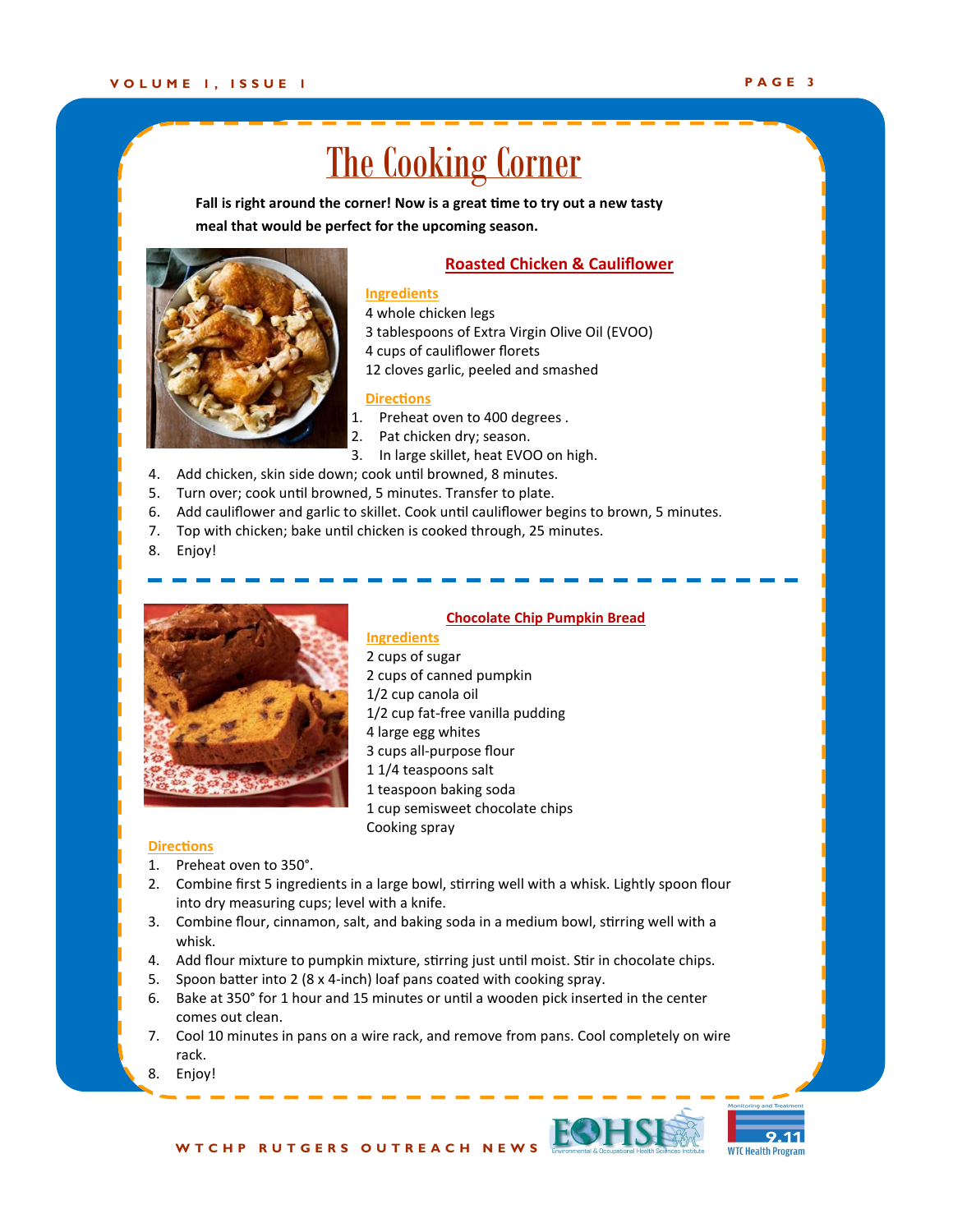

**WTC Hoalth**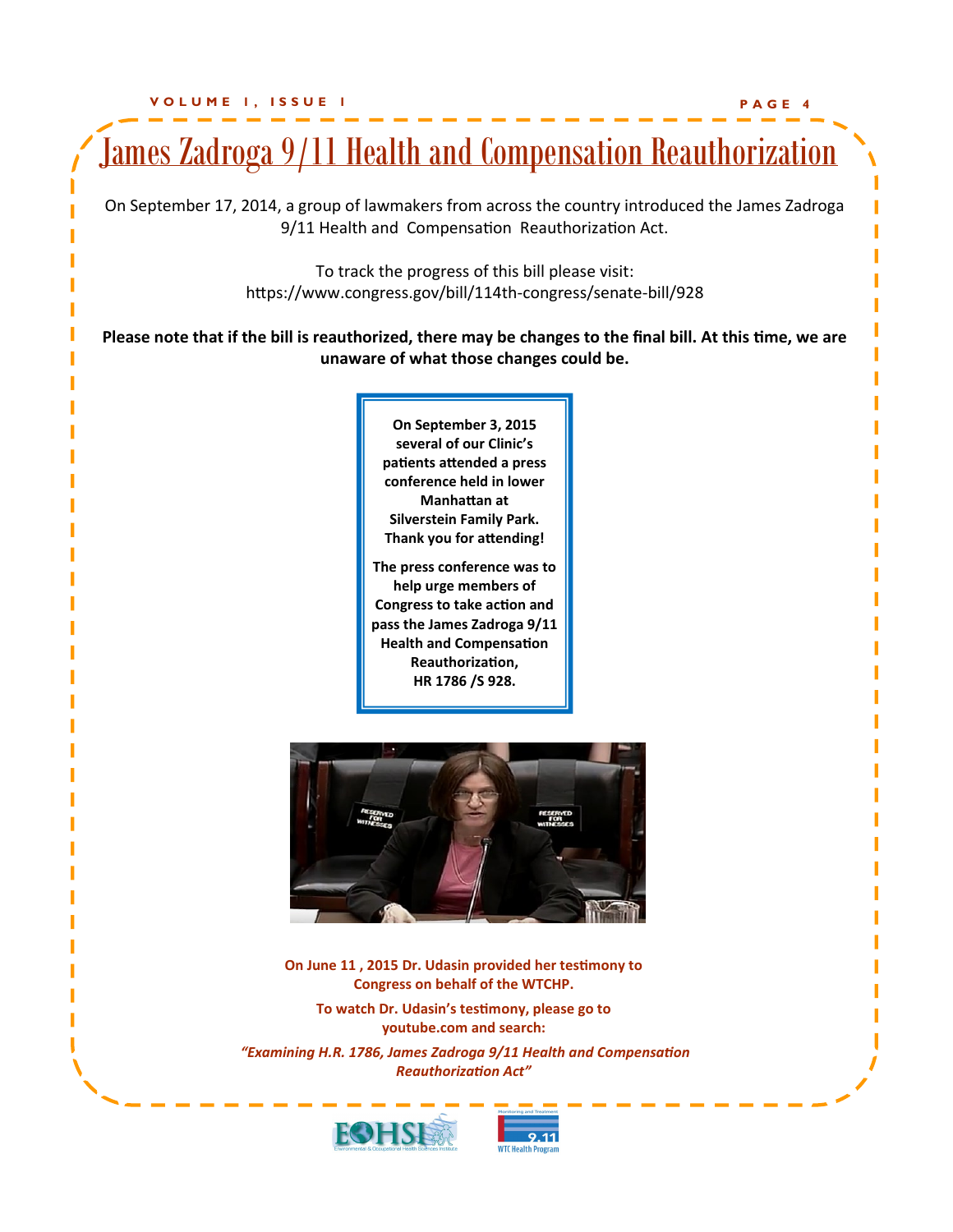### Families of Freedom Fund

Do you have a child or children that are currently attending college or a postsecondary program? If so, you and your child(ren) might qualify for the Families of Freedom Fund.

"The purpose of the Fund is to provide education assistance for postsecondary study to financially needy dependents of those people killed or permanently disabled as a result of the terrorist attacks on September 11, 2001, and during the rescue activities relating to those attacks."

— From the [Fund Declaration](http://www.familiesoffreedom.org/fund_declaration.php)

For more information and/or register and apply for the Fund, please visit **www.familesoffreedom.org,** call **1-877–862-0136** or email at **info@familesoffreedom.org**

### Passing of Dr. Paul J. Lioy



Our very own EOHSI scientist, Dr. Paul J. Lioy died unexpectedly on July 8, 2015, after collapsing at the Newark Liberty International Airport. At this time, the cause has not yet been determined.

Dr. Lioy was an environmental scientist widely known for his analysis of the dust spawned by the September 11 attacks of the World Trade Center and for his studies of its health effects over time . He was an internationally renowned author on exposure science, a field concerned chiefly with pollutants and toxins that straddles environmental science and occupational health. Additional, he was the author of "Dust: The Inside Story of Its Role in

the September  $11<sup>th</sup>$  Aftermath," a book for a general readership published in 2010.

At the time of his death, he was a professor for the environmental and occupational health for Rutgers University's School of Public Health, as well as EOHSI's director for government relations.

> Dr. Lioy will be forever missed and impossible to replace. Rest in Peace Dr. Lioy!



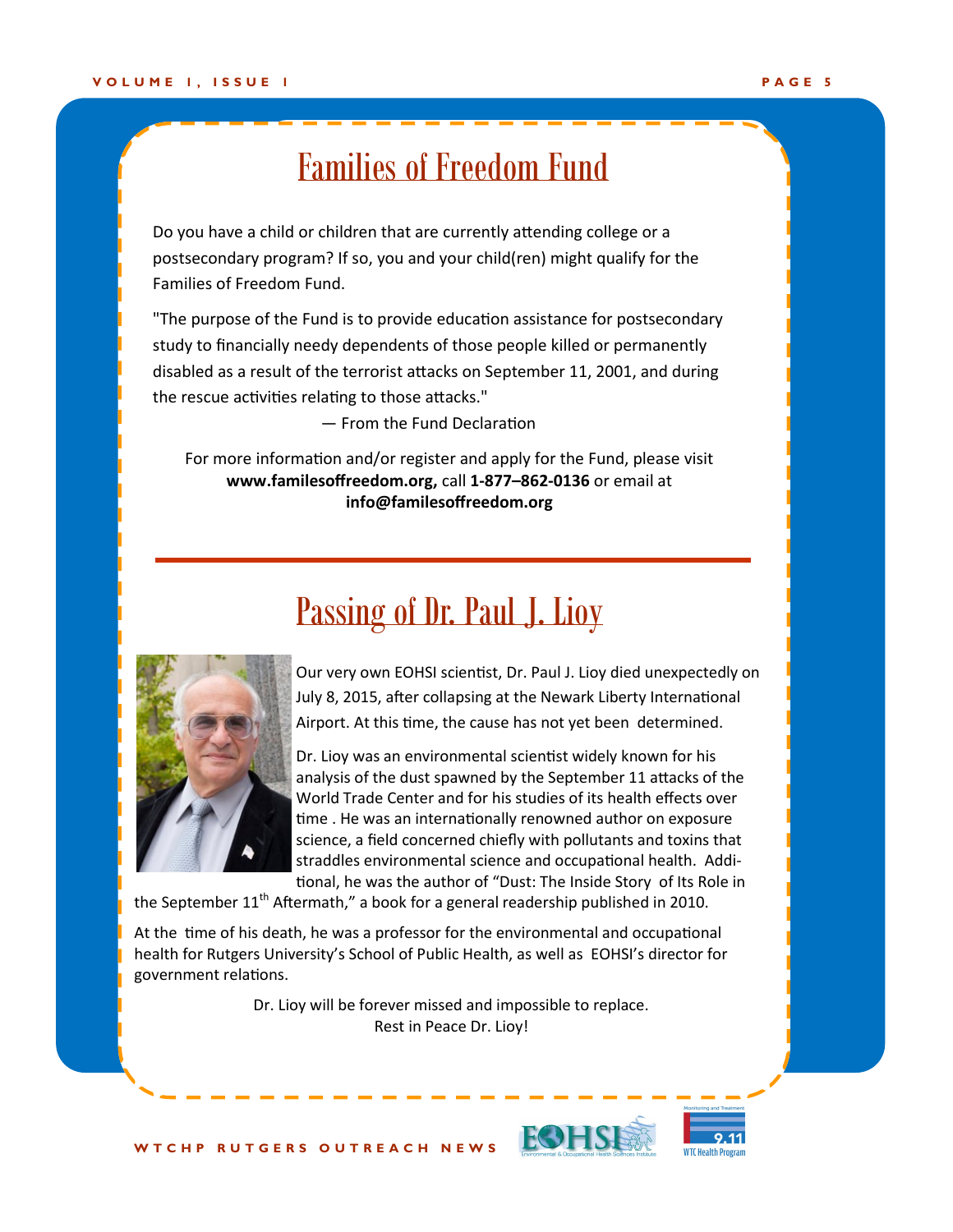

Member Handbook

*You can request a copy of the Member Handbook. To request a copy call 1-888-982-4748, Or go to http://www.cdc.gov/ wtc/handbook.html, Or come to Our clinic to pick one up.* 

### WTC Health Program Member Handbooks are Now Available!

New WTC Health Program Member Handbooks were made available earlier this year.

This updated Handbook contains a new list of cancers and conditions that are now certifiable through the WTCHP, overview of Program services, cancer care, pharmacy benefits, information about medical emergencies, your rights and responsibilities as a member of the Program, privacy practices and the information about the Victim Compensation Fund.

You can obtain a copy of the Handbook in our office during your monitoring visit, by calling the WTCHP Member Services line at **1-888-982-4748**, or go to **www.cdc.gov/wtc/handbook.html**

### Skin Cancer Awareness

According to the Centers of Disease Control and Prevention (CDC), skin cancer is the most common cancer in the United States. The two most common skin cancers are basal cell and squamous cell carcinomas— which are highly curable, but can be disfiguring and costly.

Melanoma, is the third most common skin cancer and is more dangerous and causes the most deaths. Most cases are caused by the exposure to ultraviolet (UV) light. Not all skin cancers look the same, but here are the A-B-C-D-Es of melanoma as a simple way to remember the signs:

**A** – stands for **asymmetrical**. Does the mole or spot have an irregular shape with two parts that look very different?

- **B**  stands for **border**. Is the border irregular or jagged?
- **C** is for **color**. Is the color uneven?
- **D** is for **diameter**. Is the mole or spot larger than the size of a pea?
- **E** is for **evolving**. Has the mole or spot changed during the past few weeks or months?

### **Talk to your doctor if you concerned or notice any of items listed the above.**

To lower your skin cancer risk, follow these tips (especially during the summer months):

- Seek shade, especially during midday hours
- Cover up with clothing to protect exposed skin
- Wear a hat with a wide brim to shade the face, head, ears and neck
- Wear sunglasses that wrap around and block as close to 100% of both UVA and UVB rays as possible

- Remember to reapply sunscreen at least every 2 hours and after swimming, sweating or toweling off

**For more information about skin cancer and skin cancer prevention, please visit: http://www.cdc.gov/cancer/skin/basic\_info/what-is-skin-cancer.htm**

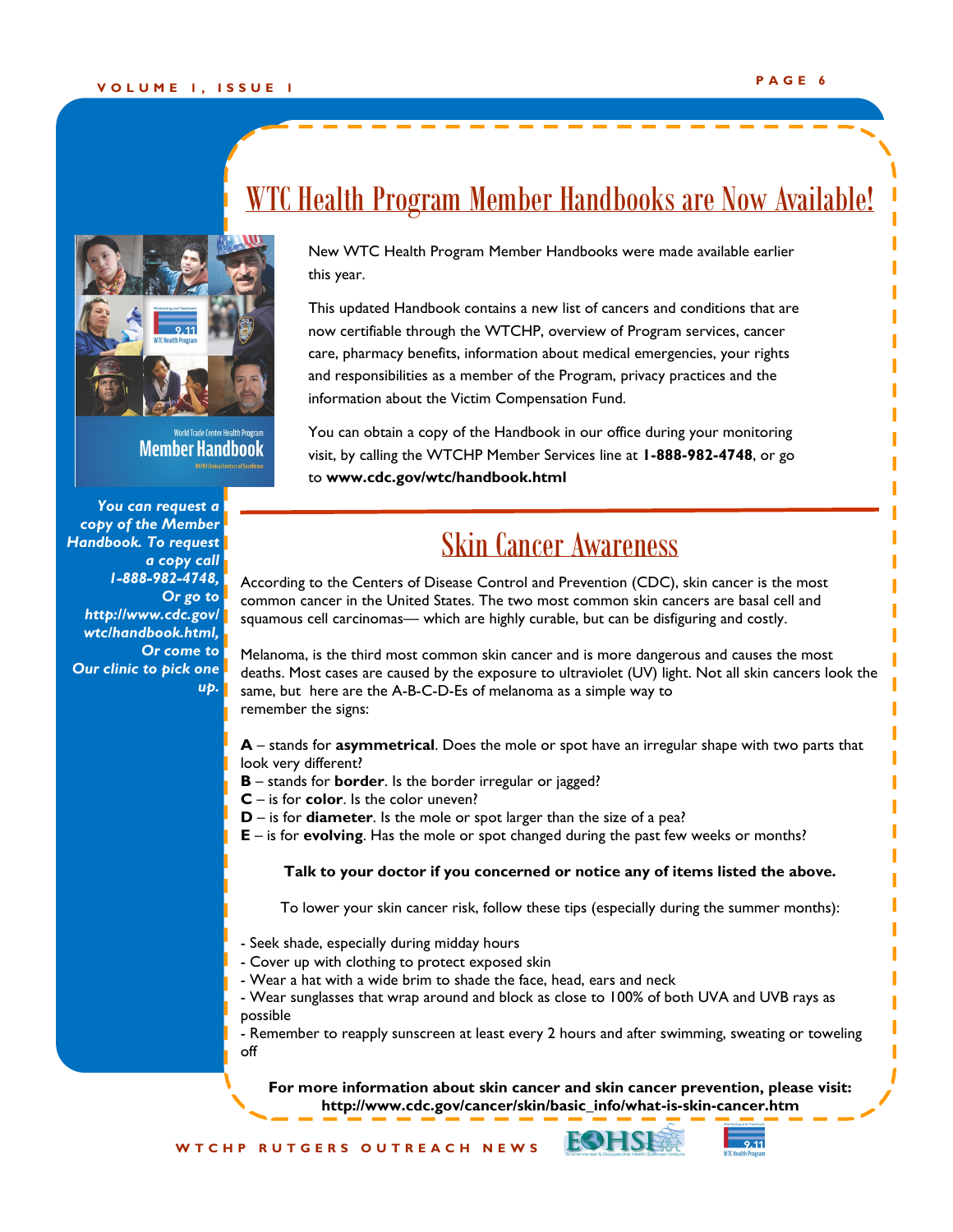### **V O L U M E 1 , I S S U E 1 P A G E 7**

### 9/11 Remembrance Events Throughout New Jersey

**As the memorial for September 11th is right around the corner, many counties are preparing for their remembrance events. Below is a list of some events that are taking place throughout New Jersey. If you do not see an event listed close to you, please contact you local municipality for more information. Many lives were lost on September 11, 2001, but will never be forgotten!**

#### **Atlantic County**

9.11.15 @ 8:30 A.M. Remembrance Ceremony City of Somers Point Patriot Park Bethel Road & 1st Street Somers Point

9.11.15 @ 6:00 P.M. Dedication Ceremony Farmington Volunteer Firehouse Maple Avenue off Doughty Road Egg Harbor Township

**Bergen County** 9.11.15 @ 6:30 P.M. Memorial Ceremony Veteran's Park Rodney Street & Main Street Glen Rock

**Camden County**  9.13.15 @ 9:11 A.M. The South Jersey 9/11 Heroes Run Pennsauken Township

#### **Cape May County**

9.11.15 @ 5:00 P.M. 9/11 Patriot Day Ceremony Crest Haven Complex Cape May Court House 4 Moore Road Cape May

9.11.15 @ 7:00 P.M. Remembrance Football Game Carey Stadium 5<sup>th</sup> & Atlantic Avenue Ocean City

**Cumberland County** 9.11.15 @ 8:00 A.M. Memorial Stair Climb Bridgeton Housing Authority high-rise on Commerce Street Brindgeton



**The "Tear Drop Memorial" is located in Bayonne.**



**The "We Shall Never Forget" memorial is located in Pennsauken. There are several other memorials located throughout New Jersey!**





9.11.15 @ 6:30 P.M. Candlelight Vigil Riverfront at Buck and Main Street Millville

#### **Essex County**

9.11.15 @ 8:00 A.M. Remembrance Ceremony Essex County Eagle Rock 9/11 Memorial Eagle Rock Avenue West Orange

#### **Gloucester County**

9.11.15 @ 8:30 A.M. County Patriot Day Ceremony Chestnut Branch Park on Main Street Mantua

#### **Monmouth County**

9.11.15 @ 8:00 A.M. Remembrance Ceremony Mount Mitchill Scenic Overlook Atlantic Highlands

#### **Morris County**

9.11.15 @ 10:00 A.M. Memorial Service Morris Plains 9/11 Memorial Corner of Littelton Road & Tabor Road Morris Plains

### **Salem County**

9.11.15 @ 7 P.M. Remembrance Ceremony Salem County Fairgrounds Route 40 Pilesgrove Township

**Somerset County** 9.13.15 @12:00 P.M. 9/11 Heroes Run Sommerville